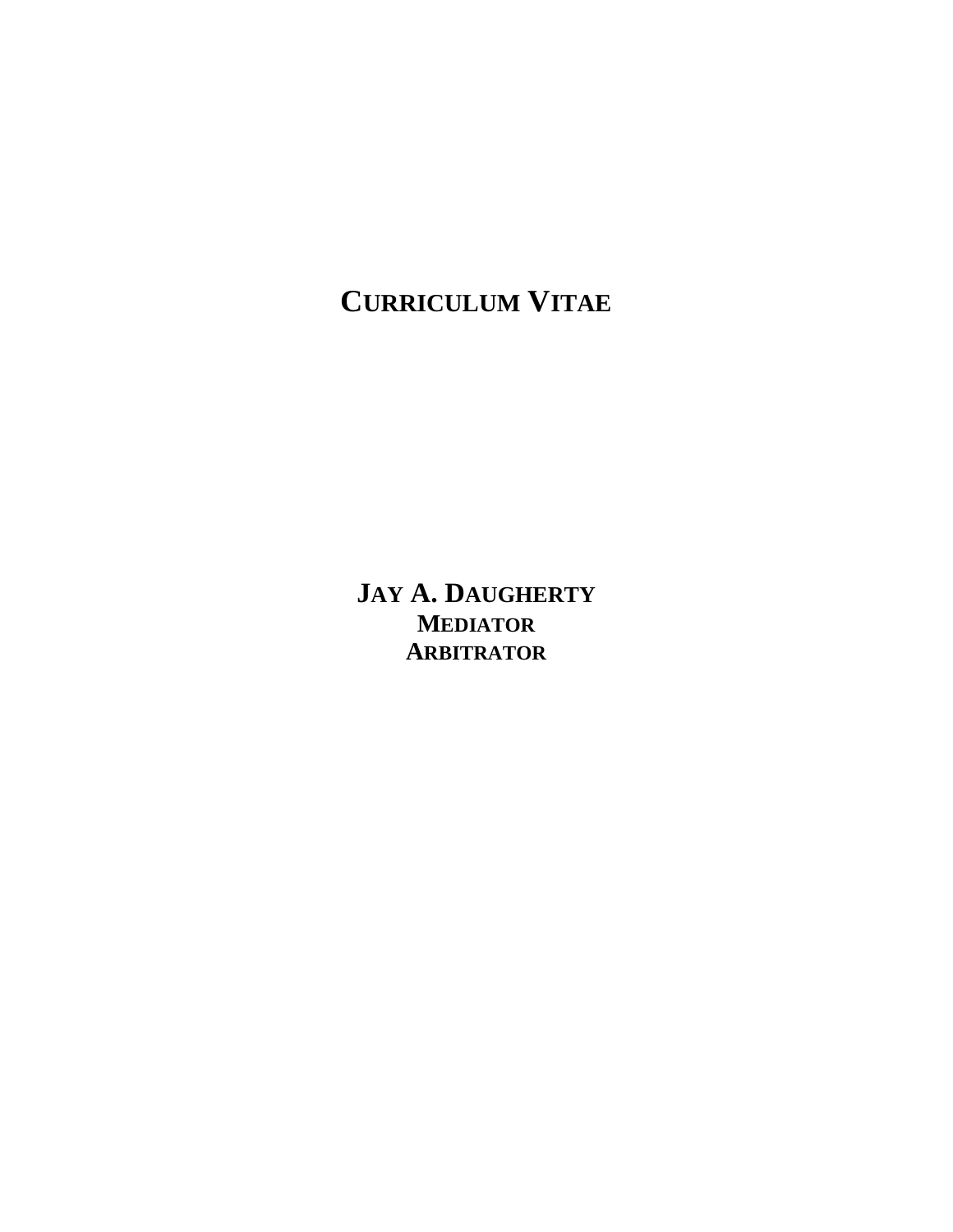## **JAY A. DAUGHERTY**

4717 Grand Ave., Suite 830 Kansas City, Missouri 64112 (816) 931-6300 E-mail: jay@jaydaughertymediation.com

**EDUCATION University of Nevada**, Reno, Nevada

*Masters in the Judiciary*, 1995 Thesis: *The Missouri Non-partisan Court Plan: Dinosaur on the Edge of Extinction or Survivor in a Changing Socio-Legal Environment*, 62 MO. L. REV. 315 (1997)

**University of Missouri**, Kansas City, Missouri *Juris Doctor*, 1981

**University of Missouri**, Columbia, Missouri *Bachelor of Science in Public Administration*, 1978

**WORK HISTORY Jay Daugherty Mediation and Arbitration**, Kansas City, Missouri *Member*, 2011-present. Owner of ADR practice concentrated in Mediation and Arbitration with five (5) ADR professionals and 12 conference rooms. Conducted over 2,500 mediations from 2011 to the present locally and nationally. Conducted in excess of 20 arbitrations through hearing and reasoned award. Member of the International Academy of Mediators and The American Arbitration Association. **Website**: JayDaughertyMediation.com

> **Best Lawyers in America**, Mediation and Arbitration, 2012 – to the present. **Mediator of the Year 2017, 2019, 2021 in Kansas City.**

**16th Judicial Circuit**, Jackson County, Missouri *Circuit Judge*, 1991-2011, Appointed by Governor John Ashcroft *Presiding Judge*, 2003 and 2004

RETENTION HISTORY:

- Retained in Office 1992, 1998, 2004 and 2010.  $\blacksquare$
- $\blacksquare$ MoBar Attorney Survey Results
	- 1992: 89.1 % 1998: 92.8 %
		- 2004: 92.8 %

2010: 99.2 % (juror) and 94 % (attorneys)

### ADMINISTRATIVE AND MANAGEMENT POSITIONS:

Presiding Judge of the 16<sup>th</sup> Judicial Circuit:  $\blacksquare$ 

Nominated and selected by the judges of the 16th Circuit in 2002 to serve as the chief administrative judge of Missouri's largest trial court,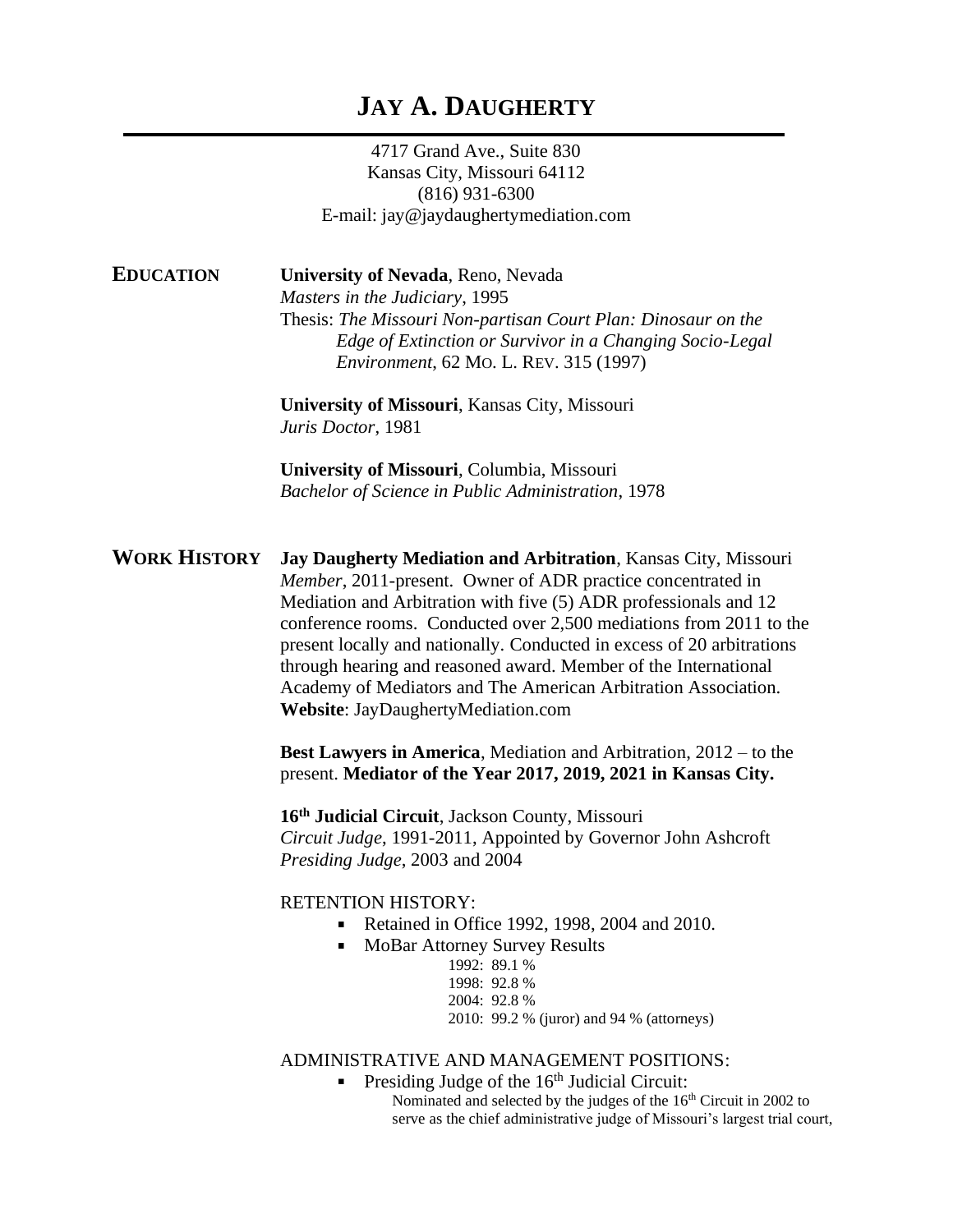managing and leading 900 employees; working cooperatively with law enforcement and prosecutors; preparing, defending and implementing a \$35 million budget; working on a daily basis with the media including serving as the primary spokesperson for the Court, meeting with editorial boards and making radio and TV appearances; dealing with employee issues; coordinating capital projects for three courthouses and twenty-two separate court buildings; and dealing with the day-today issues that face a large metropolitan court.

- Chief Administrative Judge of the Family Court:  $\blacksquare$ This two-year assignment involved administering the Family Court of Jackson County and managing a nearly \$20 million budget; supervising 10 judges and commissioners; managing 400+ employees and 300+ juveniles who were in the physical custody of the court.
- Administrative Judge of the Criminal Division  $\blacksquare$

### CIVIL LITIGATION:

Nearly 150 civil jury trials and thousands of judge-tried cases in every major area of civil litigation including complex commercial, employment discrimination, environmental litigation, products liability, construction, medical and legal malpractice, FELA, class action, wrongful death, contract and other personal injury causes of action.

### CRIMINAL LITIGATION:

Over 175 felony criminal jury trials including capital murder/death penalty cases, first and second-degree murder, rape, sodomy, kidnapping, arson, robbery, weapons charges, assault and drugs.

#### DOMESTIC AND JUVENILE LITIGATION:

Hundreds of domestic and juvenile judge-tried cases involving divorce, child custody, termination of parental rights, abuse and neglect, juvenile delinquency and certification of juveniles to stand trial in adult criminal court.

#### **Division of Workers' Compensation**, Kansas City, Missouri

*Administrative Law Judge*, 1984-1991

- Appointed by Governor Christopher Bond.
- Conducted trials involving medical/legal issues in nearly 150 workers' compensation cases.

**Office of the Attorney General**, Jefferson City, Missouri

*Assistant Attorney General*, 1981-1984

- Engaged in a trial practice position representing the State of Missouri in federal litigation and state criminal cases.
- Counsel to Lincoln University, the Missouri Dental Board and Missouri Department of Revenue.
- Briefed and argued dozens of cases in the Missouri Supreme Court and Court of Appeals on criminal and tax matters.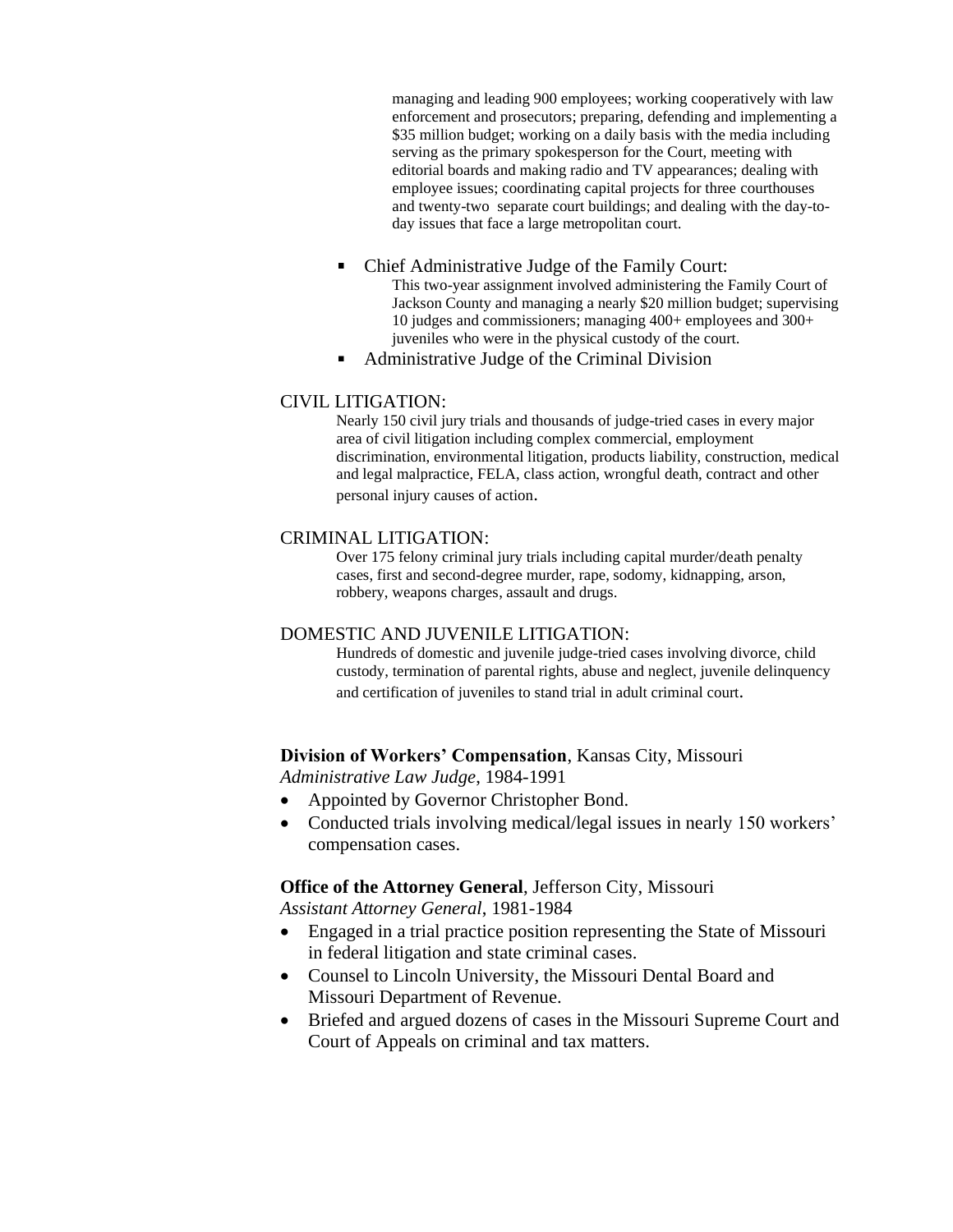# **COMMITTEE**

### **POSITIONS Supreme Court Commission on Alternative Dispute Resolution**

**AND TRAINING** Chair, 2009-present

• This statewide ten-member commission is charged with analyzing the state of ADR in Missouri while considering revisions to Missouri's mediation and arbitration statutes and rules. The Commission submitted a Report with recommendations to the Supreme Court in July of 2011.

### **Alternative Dispute Resolution Training**

- Western District of Missouri, Instructor, Mediation and Assessment CLE, 2013.
- MODL, Strategies for Successful Mediation, CLE, 2013.
- American Arbitration Association, New Arbitrator Training, three-day course, 2011.
- Arbitration Training Institute, the American Bar Association, Section of Dispute Resolution (three-day comprehensive arbitration training course), 2010.
- Advanced Mediation Training, the University of Missouri Dispute Resolution Center (three-day comprehensive mediation training course), 2009.
- Certified in Missouri as a Rule 17 Mediator, 2010.
- Advanced Mediation Training by Robert D. Benjamin (three-day advanced mediation training course), sponsored by the Kansas City Metropolitan Bar Association, 2006.

### **Supreme Court Committee on Alternative Dispute Resolution** Chair, 1996-2002

• This committee wrote and helped implement Missouri's current ADR rule.

# **Supreme Court, Chief Justice Advisory Council**

Member, 2005-2008

### **Circuit Court Budget and Audit Committee**

Chair, 2001-2002; Member, 1997-present

### **Circuit Court Committee on Docketing** Chair, 1999-present

**KCMBA Juvenile Law Committee** Chair, 1997-1999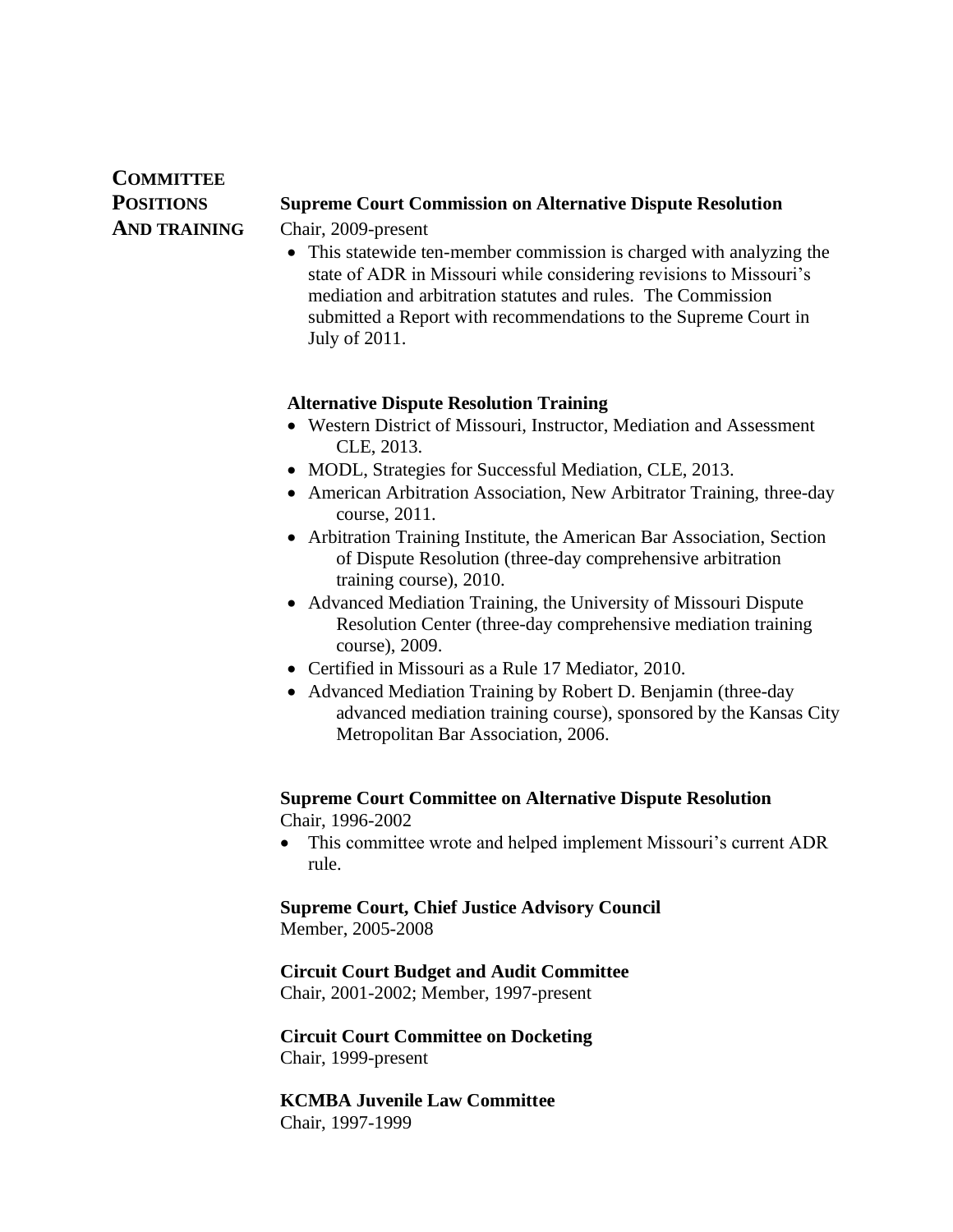### **Supreme Court Case Management Committee** Member, 1999-2005

**Supreme Court Electronic Courts Committee** Member, 1996-1997

**Circuit Court Executive Management Committee** Member, 1997-1998, 2001-2008

### **PRESENTATIONS**

**AND SPEECHES Kansas City Metropolitan Bar Association**, Moderator and Lecturer, Update on Mediation and Arbitration, 2011, 2012, 2013, 2016, 2018, and 2019.

> **KCMBA Bench and Bar Conference,** Moderator and Lecturer, "A New Rule 17", 2011

**University of Missouri at Kansas City School of Law,** Lecturer, for Constitutional Law and Famous Trials courses, 2004, 2006 - 2008

**The Summit of the States on Dispute Resolution**, Lexington, Kentucky Ambassador, June 2000

• Delegate and presenter for the State of Missouri.

**The Association of Defense Trial Attorneys**, Tucson, Arizona Speaker, April 2000

### **Missouri Judicial College**

Lecturer, 1994, 1996, 1997, 2000, 2008, 2014, 2015

• Presented various 1-2-hour courses in Alternative Dispute Resolution, Ethics, Judicial Settlement Techniques, and Case Management.

### **Missouri Judicial College, New Judge Orientation**

Lecturer, 1995, 2000, 2004

• Lectured on Alternative Dispute Resolution and Judicial Settlement Techniques.

### **Kansas City Metropolitan Bar Association, the Bench/Bar Conference and the MoBar**

Lecturer, on topics of Mediation, ADR and Trial Techniques nearly every year for the last 15 years at various conferences and CLE programs on these topics.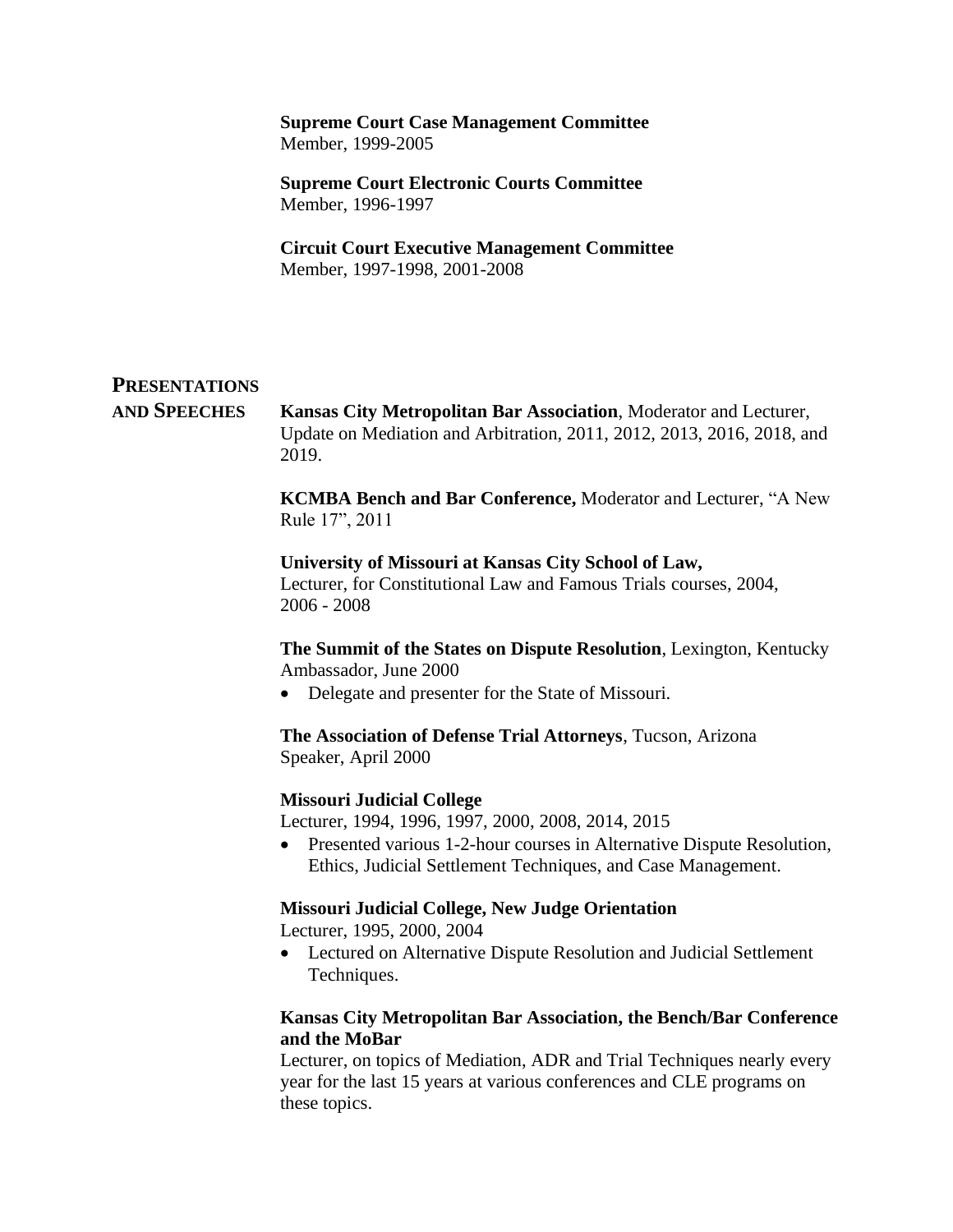**Summit of the States on the Family Court**, Philadelphia, Pennsylvania Delegate for the State of Missouri, 1998

**Missouri Division of Workers' Compensation Administrative Law Judges on ADR and Settlement Techniques,** Lecturer, 1998

### **AWARDS AND ACTIVITIES**

**Mediator of the Year, Best Lawyers in America,** Kansas City 2017, 2019, 2021

**Distinguished Fellow, the International Academy of Mediators,** 2014 to the present.

**ALS Association, National Board of Trustees**, Washington, D.C., Chairman of the National Board of Trustees, 2009 – 2013; Vice-Chair, 2003-2004; Member of the Board, 1995-2013

**Member, City of Kansas City Task Force on Pension Reform,**  Kansas City, 2011

**ALS Association, Keith Worthington Chapter**, Kansas City President, 1994-1996; Member, Board of Directors, 1985-present

**Hallbrook Country Club**, Leawood, Kansas Member, 1994 - present Member of the Board of Directors, 2000 – 2006 Vice-President of the Board, 2005-2006 Men's Club Champion, Golf, 2003, 2014

**Boy Scouts of America, Troop 601,** Kansas City Chairman of the Board, 2003-2005

**Kentucky Colonel,**  Appointed by Kentucky Governor Paul E. Patton, 2000

**George Brett Baseball Hall of Fame Induction Celebration**, Chair, 1999

**Missouri Bar** Member

**UMKC Law Foundation** Member